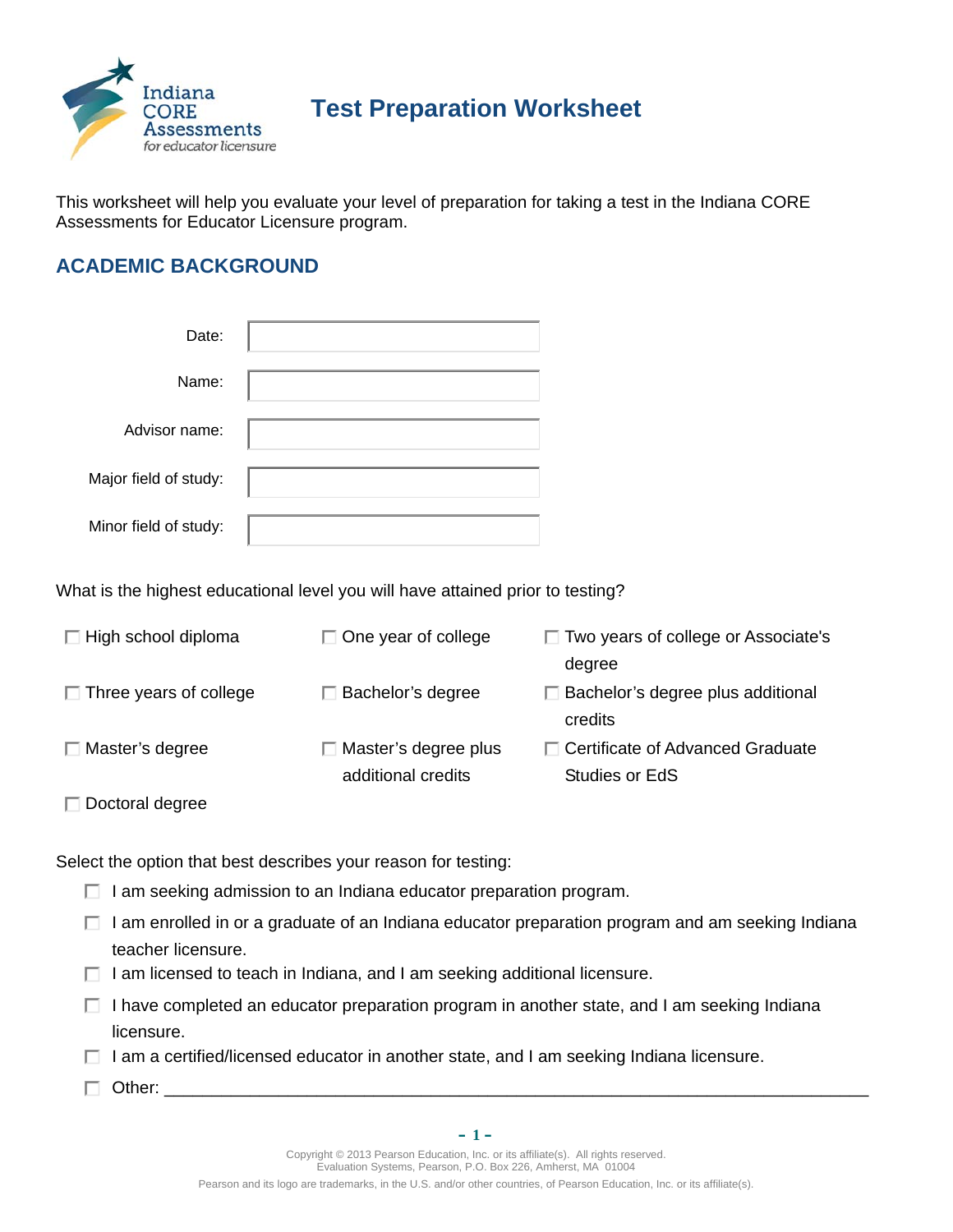# **TEACHING-LEVEL EXPERIENCE**

By the time you test, at what grade levels, as a teacher, will you have had experience?

| PreK-3                                                                                  |            | Grades K-6                           |             |  |
|-----------------------------------------------------------------------------------------|------------|--------------------------------------|-------------|--|
| Secondary (Grades 5-12)                                                                 |            | □ All Levels (Grades PreK-12)        |             |  |
| Other                                                                                   |            | None                                 |             |  |
| How many years of teaching experience do you have?                                      |            |                                      |             |  |
| $\square$ Less than 1 year                                                              | $\Box$ 1-3 | $\Box$ More than 3                   | $\Box$ None |  |
| List the Indiana CORE Assessments for Educator Licensure that you are required to take. |            |                                      |             |  |
| <b>Test Name</b>                                                                        |            | Have you taken this test previously? |             |  |
|                                                                                         |            | $\Box$ Yes $\Box$ No                 |             |  |
|                                                                                         |            | $\Box$ Yes $\Box$ No                 |             |  |
|                                                                                         |            | $\Box$ Yes $\Box$ No                 |             |  |
|                                                                                         |            | $\Box$ Yes $\Box$ No                 |             |  |
|                                                                                         |            | $\Box$ Yes $\Box$ No                 |             |  |
|                                                                                         |            | $\Box$ Yes $\Box$ No                 |             |  |

### **TEST PREPARATION**

List the Indiana CORE Assessments for Educator Licensure that you are preparing to take.

| <b>Test Name</b> | Have you taken this<br>test previously? |           | Passing Score |  |
|------------------|-----------------------------------------|-----------|---------------|--|
|                  | $\Box$ Yes                              | <b>No</b> |               |  |
|                  | $\Box$ Yes                              | $\Box$ No |               |  |
|                  | $\Box$ Yes                              | $\Box$ No |               |  |
|                  | $\Box$ Yes                              | <b>No</b> |               |  |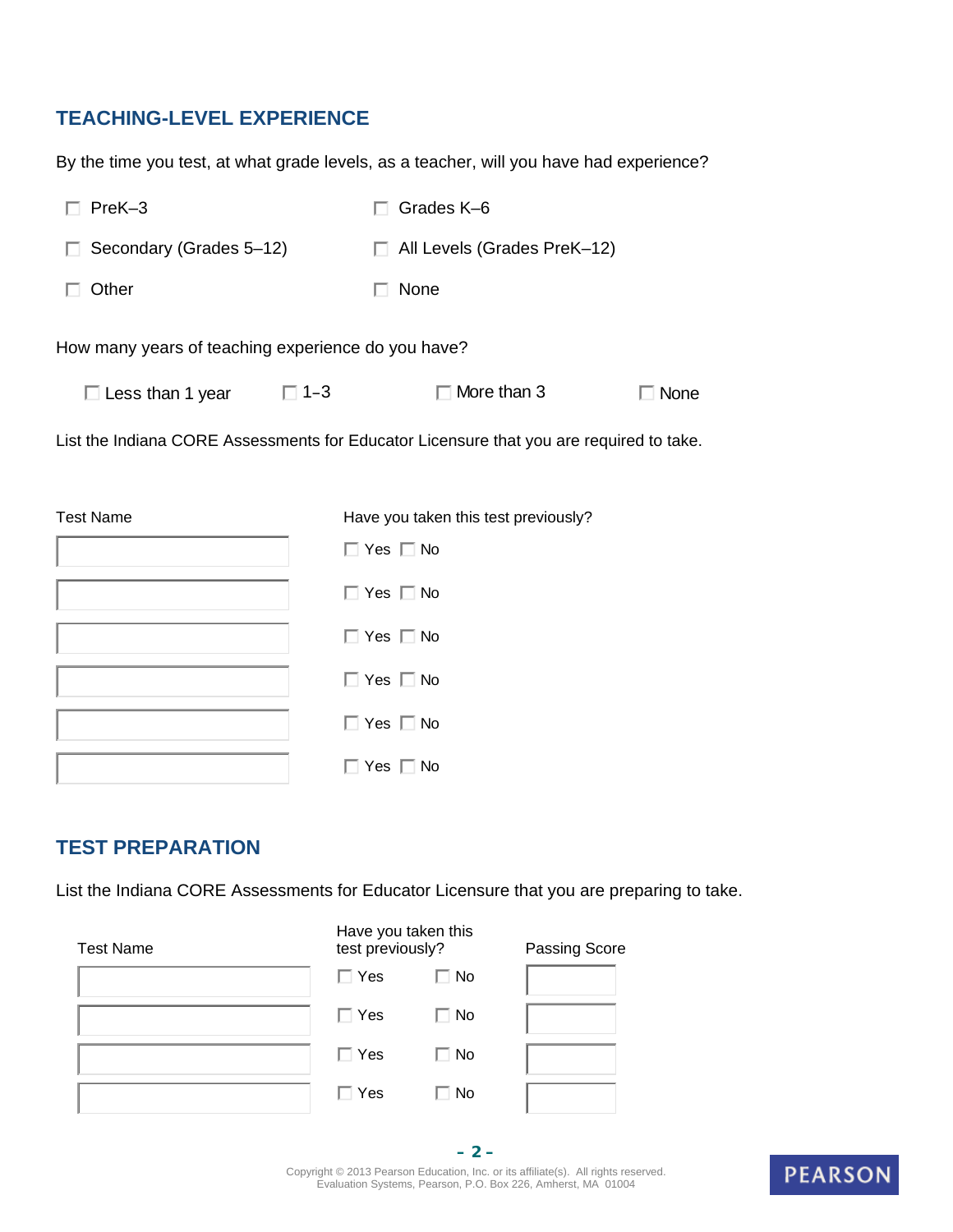## **TESTING HISTORY**

If you previously took a test in the Indiana CORE Assessments for Educator Licensure program and did not meet the passing score of 220, attach copies of your individual score reports.

Use the Detailed Performance Analysis section(s) of your score report(s) to determine the sections of the test in which your performance was weakest, and then plan to do some additional studying in those areas. However, while concentrating your studies on your areas of weakness, you should also be sure to do some additional preparation addressing the content covered in the other sections of the test. Remember, your score for the test is based on the total number of questions you answer correctly (combined with your scores on the constructed-response assignments, if applicable); therefore, improvement on any section of the test will improve your total score. Finally, you may also want to do some additional studying in the sections of the test that contain the greatest percentage of test questions, as they will contribute the most to your total score.

#### **TEST PREPARATION QUESTIONS**

Provide the following information about your current preparation.

| Have you obtained and reviewed the assessment blueprint for this test?                                                                                                                                                             | $\Box$ Yes | $\Box$ No |
|------------------------------------------------------------------------------------------------------------------------------------------------------------------------------------------------------------------------------------|------------|-----------|
| Have you completed the worksheet for mapping the assessment blueprint for<br>this test to the courses you have taken in your educator preparation<br>program?                                                                      | $\Box$ Yes | $\Box$ No |
| Have you completed all or most of the applicable coursework<br>in which the content of this test is taught?                                                                                                                        | $\Box$ Yes | $\Box$ No |
| Have you answered the sample questions in the study guide, checked the<br>correct response, and reviewed the rationale provided?                                                                                                   | $\Box$ Yes | $\Box$ No |
| Have you taken the practice test, if available, and assessed your<br>performance?                                                                                                                                                  | $\Box$ Yes | ⊟ No      |
| Have you used your review of the assessment blueprint, your results on the<br>practice test (if applicable), and/or your results on previous test attempts to<br>identify any objectives that represent areas of weakness for you? | $\Box$ Yes | Π No      |
| If you identified any objectives that represent areas of weakness for you,<br>have you gathered and reviewed additional study materials for these<br>objectives?                                                                   | $\Box$ Yes | $\Box$ No |
| Have you developed a study plan and schedule?                                                                                                                                                                                      | $\Box$ Yes | □ No      |